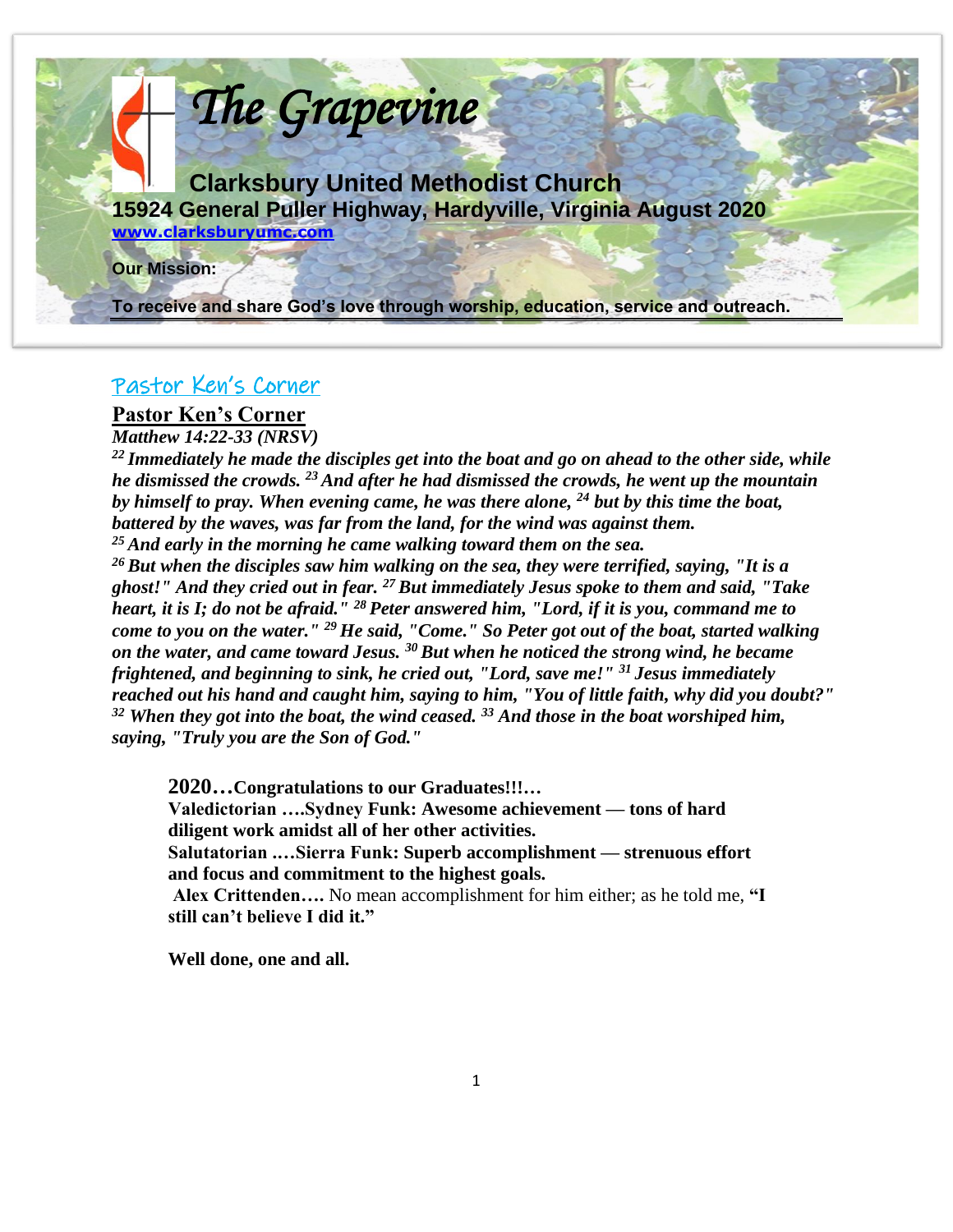Saturday, July 25, saw members of our Clarksbury Family walk up and get their High School diplomas, not in the way any of us anticipated when these graduates started their last year of High School, yet they were applauded by friends, family and faculty.

The Clarksbury family acknowledges all **OUR** graduates including **Andrew James Farmer and** Abigail Price Purcell. It had to have been a difficult year for all of them, yet they persevered; and we congratulate them all. They all walked to their seats in their caps and gowns and each stepped forward to receive the Diploma they all worked so hard for. Congratulations to all!!!

This year continues to be filled with challenges and  $I$  am so very happy with how each and every one of you continues to stay connected to each other through many means: the internet; snail mail; phone calls; texts, drive byes; gatherings on porches and patios. We can be so very inventive in finding new ways to stay connected when we put our minds together.

I am impressed beyond words with how faithful you all have been in supporting the church with prayers and tithes, in spite of our inability to be able to support with our presence.

We will be continuing with social distancing and masks in buildings, etc. We will also continue our online services, posting them on Facebook and YouTube. More and more restaurants are resuming some measure of "normal" service; eat-in and outside dining and take- out places have multiplied. Hallelujah!!! We pray for a time soon when we can get back to **in- person** services.

We WILL emerge from this year's changing social dynamics and pandemic precautions as stronger and more resilient servants of our Lord. I believe, for the most part, we are adapting very well and learning to cope with the limited personal social interaction.

Thank you, Becky, Janis and others who continue to make our on-line worship services very special…not like the real in-person services but as close as we can come at this stage. Becky is a real PowerPoint warrior.

Our Healthy Church Team (HCT) (Pastor Ken Cleveland; Warren Wright, Lay Leader; Suzanne Ramsburg, Financial Secretary; David Dobson, Worship Committee Chair; Eileen Crittenden, Medical; Cheryl Teagle, Nominations and Leadership; Jerry Dant, Nurture Chair; Lee White, Trustees; Becky Wilhite, Trustees, Worship; Betty Tate, SPPRC Chair) has met twice to look at the COVID protocols for resuming in-person services. We will meet again soon as there have been some changes in the guidance.

Based on inputs from other churches and the composition of our congregation and the restrictions in the protocols which are MANDATORY for each Phase/Stage per Bishop Lewis's direction, Clarksbury's HCT determined we still see our best avenue is to continue on-line services until we are moved into Phase/Stage 3, which is the closest to normal worship. If you have questions or would like any more information on our move to resume inperson services, contact me or any of the other HCT members.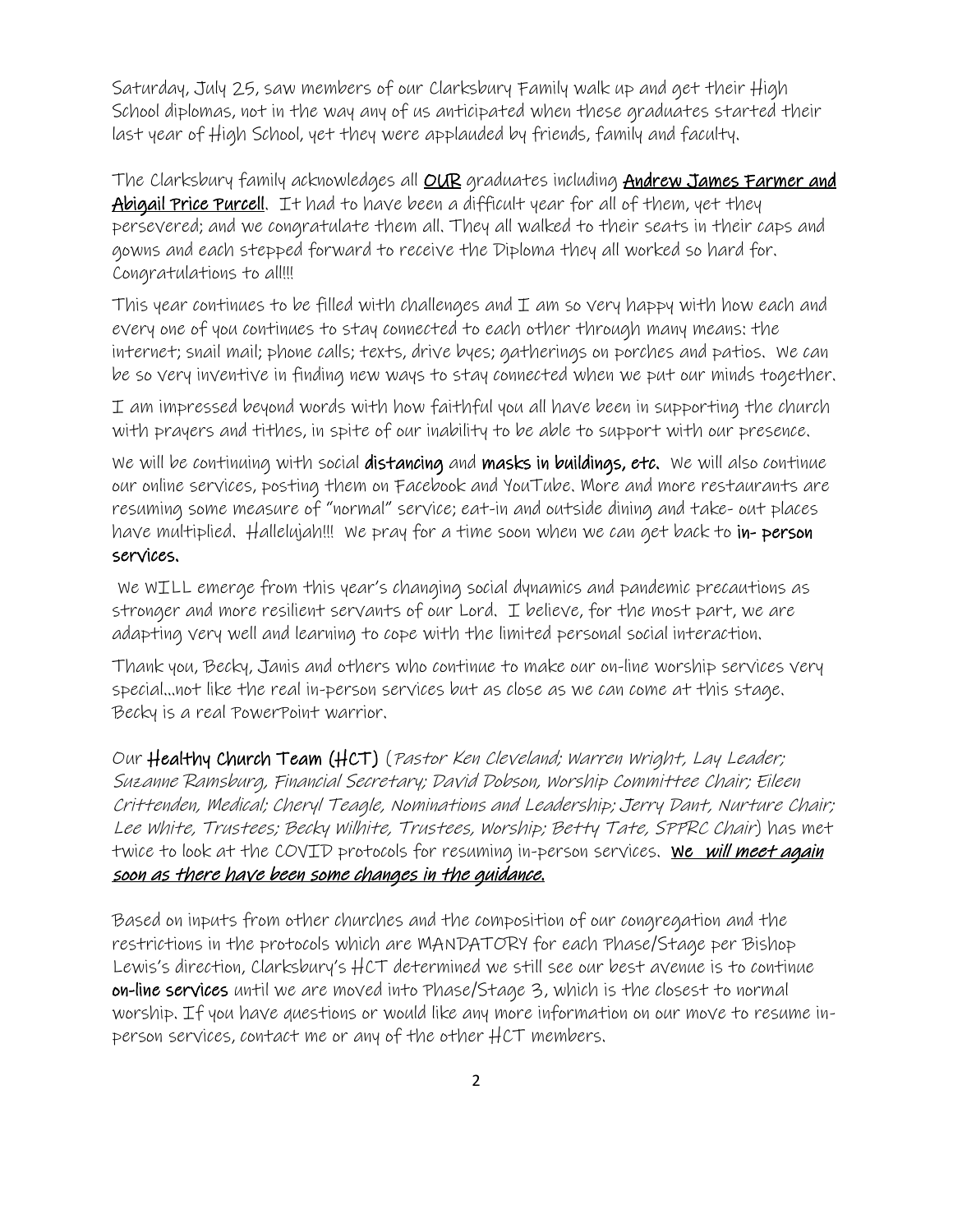These directions and requirements are spelled out in <http://doc.vaumc.org/News2020/TAM.docx> and a new poster developed for Health Acknowledgment provided here

<http://doc.vaumc.org/News2020/HealthAcknowledgementPoster.pdf>

Thank you, Linda Bartz, for starting our small group Saturday gatherings. Anyone interested in more information about these, please contact Linda or Warren. I think we have two groups now, and  $I$  enjoyed the one we hosted at the parsonage. It is so good to see each other and be with friends and brothers and sisters again.

We have reached out over the last few months with new (and each time improving just a bit) Facebook services and now we are adding our services on YouTube, so if you have cable or satellite TV you should be able to search for "Clarksbury UMC" worship services.

Our thanks continue to go to Becky (the PowerPoint wizard), Janis, Sydney, and Sierra for all their talents, gifts, assistance and technical expertise. Add to the list those **lovely** flowers by Lucy Blevins. We have added some new readers as well as some other soloists (Suzanne and Jackson)… and now even Warren.

If you would like to help in some way, contact Becky.

All of you have contributed so much to each service, even you at home when you give us such uplifting feedback. We are a Church, in the truest sense of the word...together, through the power of Our Lord Jesus, through the grace of God and the presence of the Holy Spirit.

I pray that we continue to get some comfort and joy from these online services. Until the time we can be together in person, we will continue to hold each other close through the common connection we have amid our bonds of worship, service, and prayer.

Our "Prayer Warriors" have expanded to include our "Prayer Partners". I praise each and every one of you for being faithful in maintaining these connections to our brothers and sisters. I have heard of new friendships that have blossomed just because some prayer partners have gotten to know others of our congregation who they had not had much "one on one" contact with in the past. God works wonders where we see challenges. Keep the conversations flowing.

 $^{22}$  Immediately he made the disciples get into the boat and go on ahead to the other side, while he dismissed the crowds. <sup>23</sup> And after he had dismissed the crowds, he went up the mountain by himself to pray. When evening came, he was there alone, <sup>24</sup> but by this time the boat, battered by the waves, was far from the land, for the wind was against them.

Notice how Jesus would preach and then when he was finished he would send His disciples off and would then go off by Himself to pray. Even He needed time to renew Himself and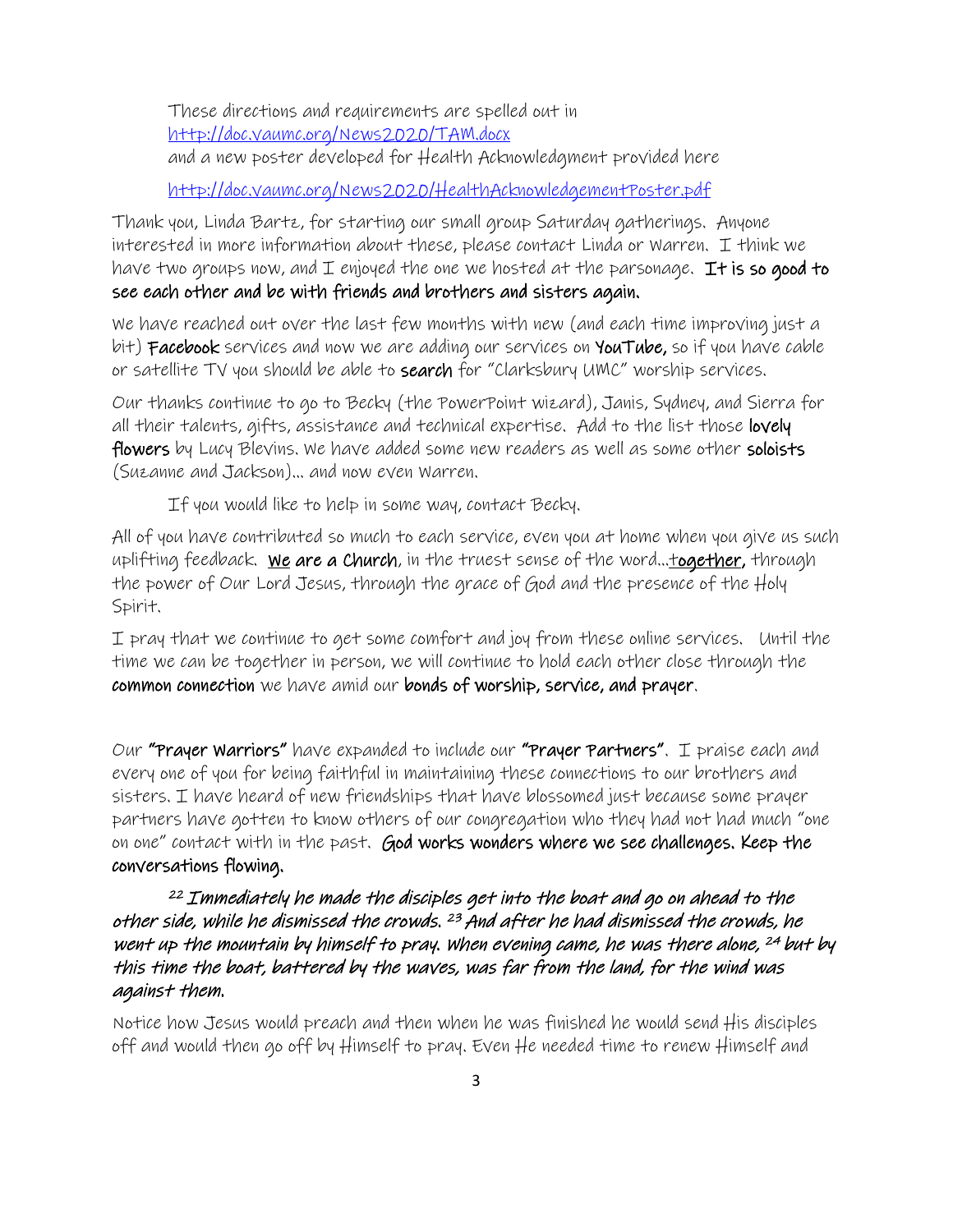refocus on God's mission for Him.

It almost seems that He showed little concern for the disciples in this story as they were in a perilous situation. Jesus had not deserted them. Jesus has not forgotten us, either!

Just as in the current pandemic and troubling situations Jesus is aware of these conditions and has not forgotten us. We can always count on Him to be with us…no matter the worldly circumstances.

#### $25$  And early in the morning he came walking toward them on the sea. <sup>26</sup> But when the disciples saw him walking on the sea, they were terrified, saying, "It is a ghost!" And they cried out in fear. <sup>27</sup> But immediately Jesus spoke to them and said, "Take heart, it is I; do not be afraid."

In the most difficult and dangerous times we can count on Jesus. The disciples were afraid, and rightly so on a small boat in a tempestuous sea, just we are adrift…as it would seem, in troubled times in our nation and communities with fear of COVID and riots and social upheaval.

How does Jesus address their fear and worries?

#### "Take heart, it is I; do not be afraid."

Who is the one YOU count on for strength and reassurance in times of turmoil and fear? Jesus is here with us always…to the end of the age!

We are all familiar with how Peter stepped out on faith and how he stepped out of the boat and was actually walking to the Lord in verses 28-30, but then how he became afraid and began to sink and cried out to Jesus to save him.

#### "31 Jesus immediately reached out his hand and caught him, saying to him, "You of little faith, why did you doubt?" <sup>32</sup> when they got into the boat, the wind ceased.

Notice how Jesus responds to Peter. He reaches out and catches him by the hand and then points out Peter's wavering faith. Yet, even with Peter's lack of faith…and I'm sure the other disciples were still afraid of the storm themselves…Jesus stabilizes the weather and removes the danger.

How does this dangerous situation end?

#### <sup>33</sup> And those in the boat worshiped him, saying, "Truly you are the Son of God."

As the storm was calmed and the disciples recognized that Jesus had controlled the seas and the winds themselves, they worshipped Him and realized He was the Son of God!

How dangerous and perilous are our times? In the country? In the county? From COVID, from the social unrest? In even times such as these we can count on Jesus to be a calming and PRESENT presence in our lives and in the WORLD around us.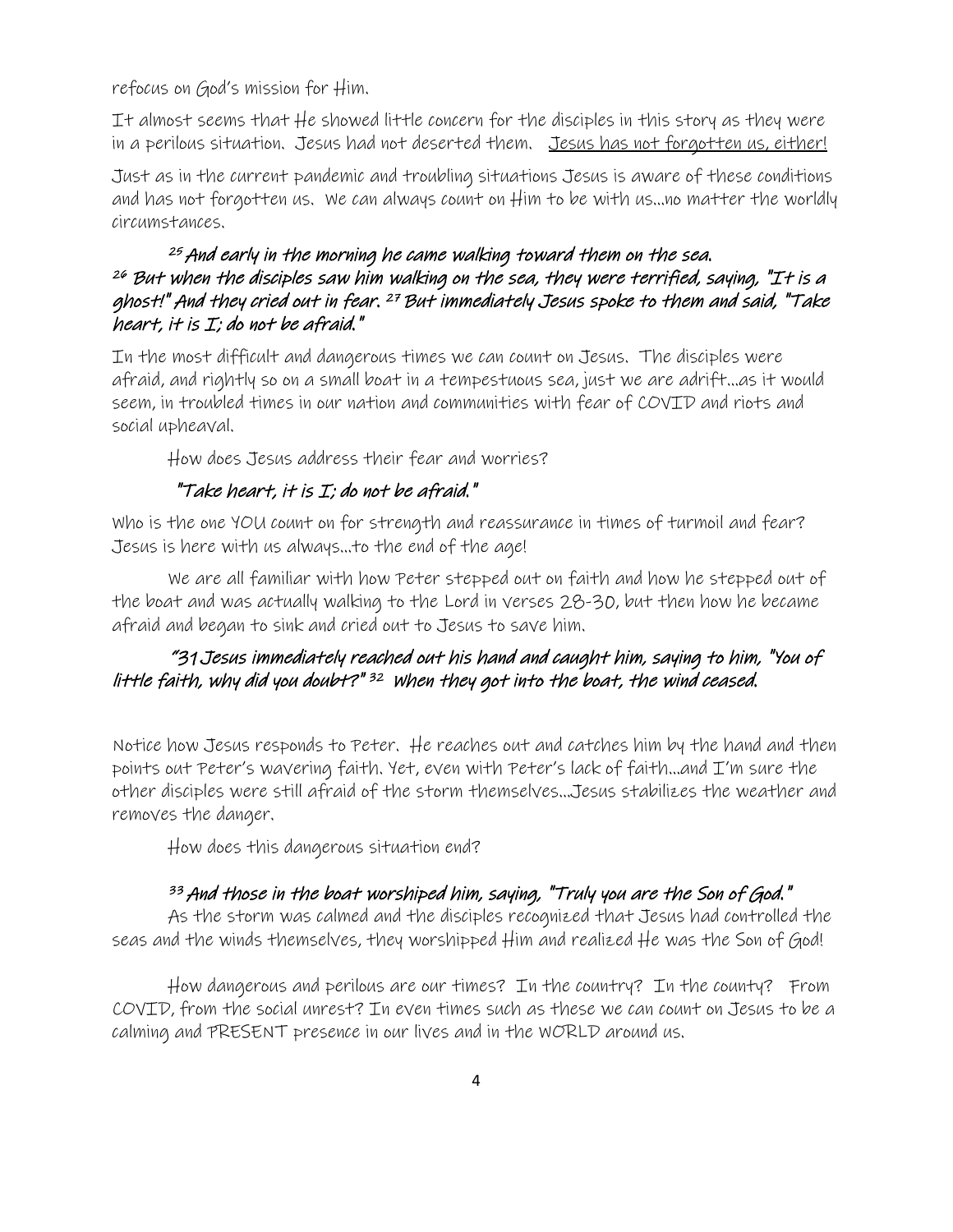The Cryer Center Mobile Food Pantry will be at Clarksbury on Saturday, August 1. Our church has the lead again. The Food Pantry and the Soup Ministry have modified the way these ministries are conducted to be in compliance with the CDC and Virginia COVID-19 requirements. Warren and Kathy Wright will supply additional directions to the participants. For the rest of you…we always need prayers; so even if you can't be here to work the Food Pantry, pray for us and the people we serve.

July was vacation time for lots of us; Independence Day was Saturday, July 4. Terry and  $I$  enjoyed THE MASTER and His lightshow in the clouds that evening after the man-made fireworks were complete over Mount Rushmore. Check out the July 12 service after we returned from South Dakota where I cover a little bit about that AWESOME event in that service.

Help me keep the Prayer Warrior/Partners e-mails updated as information and changes become available. Let us continue in faith and hope to be children of God infused with the Holy Spirit throughout all the travails and trials of life in this world.

 Let us resolve to not let COVID-19 define who we are…let us be defined by the words, the example and the glory of our Lord and Savior Jesus the Christ! I take great joy in how each of you, as a congregation, has reacted to this ever changing situation. The very uncertainty of when anything will happen based on the data acquired by the Virginia Department of Health and the CDC is the moving target of COVID status and response.

Please continue and, if possible, redouble your efforts to keep in contact with people by calling and caring for members of our congregation more closely than you might have otherwise done in NORMAL circumstances. Continue with those cards, letters, and calls which are so important in maintaining our connection as a family and as children of God. Thank you for your offers to make pick-ups of food or other supplies for people who are "stay at home". Call, text or email Warren or me and we will get anyone with that need connected with people who have offered this service.

May his GRACE, MERCY and LOVE be with you every day, and may every day your awareness of HIS presence through HIS unbreakable gifts to YOU grow.

> Peace & Grace, Pastor Ken

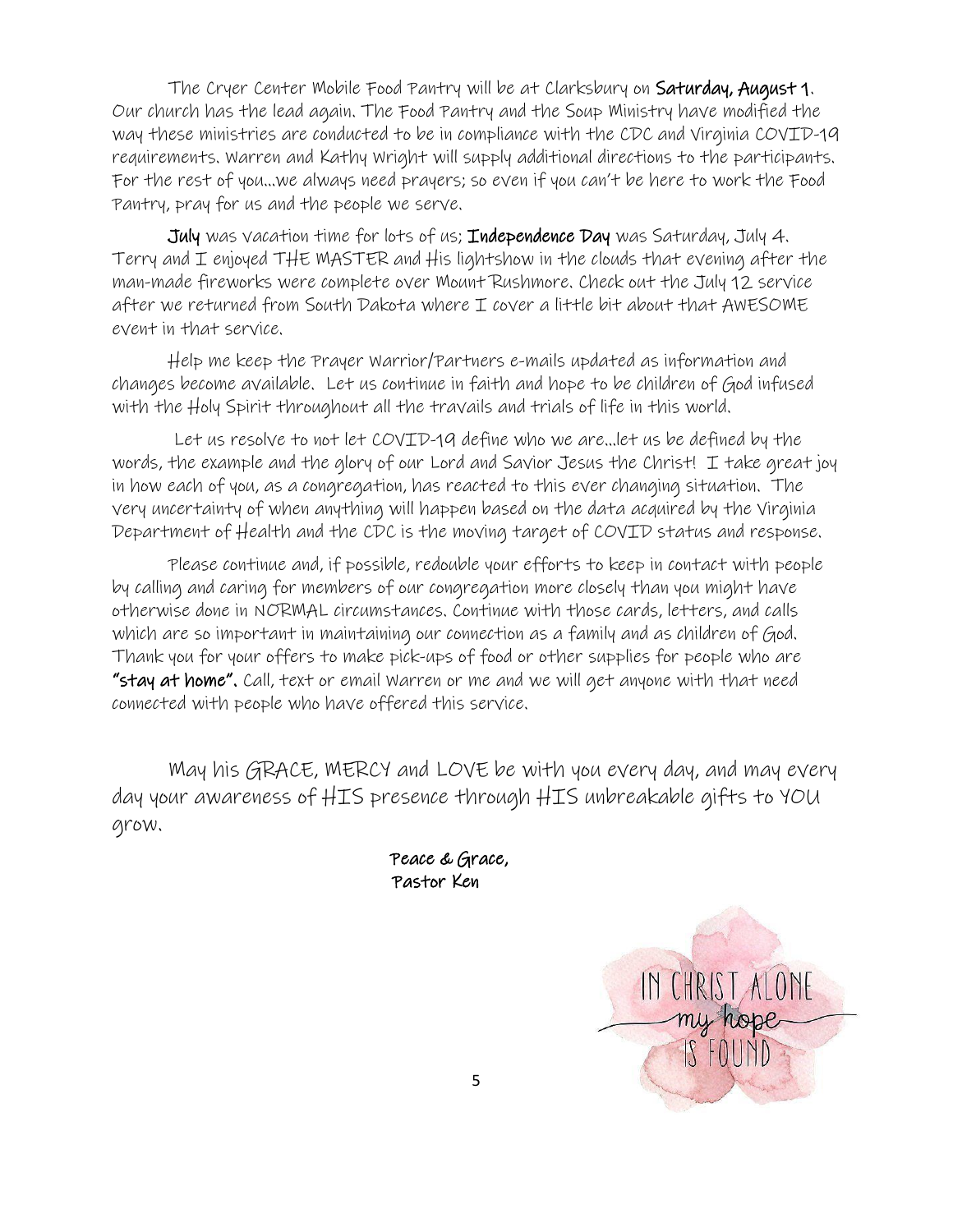| <b>Annual Budget for 2020 Operating Funds:</b>          | \$118,339.00 |
|---------------------------------------------------------|--------------|
| Total Received for Operating Funds as of July 30, 2020: | 64,986.46    |
| Total Income Needed to Meet Budget by end of July:      | 65,286.46    |

ì Thank you to all who provide cookies for the church services. For the month of August we need to enjoy the sweets and fruits of the *Coffee Hour* Lord at home. If you would like to be a part of this church ministry, contact Polly Van Benschoten, 776-0569

. .

\_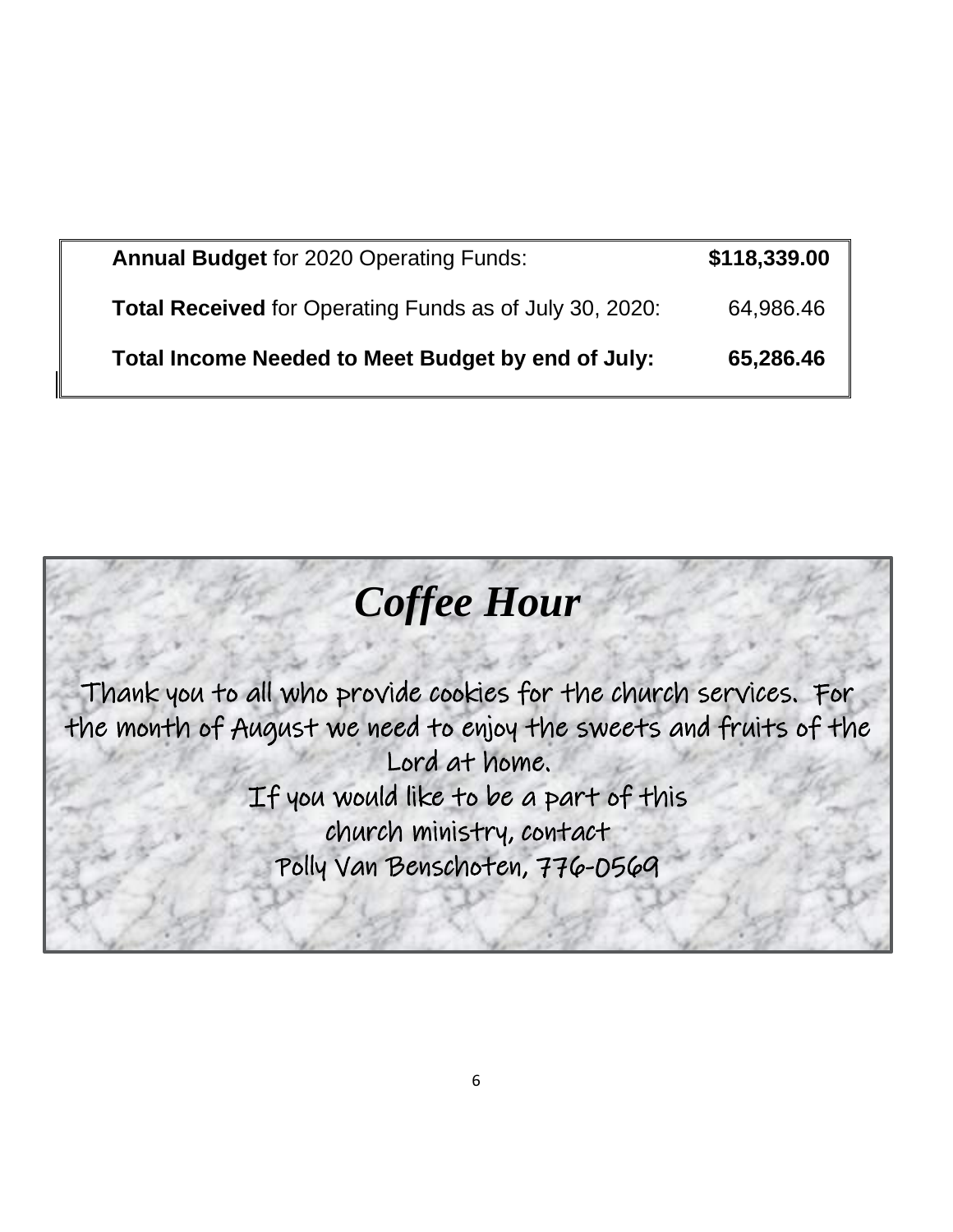# A Message from Your Lay Leader This is worth hearing again Warren Wright



#### GOD BLESS AMERICA

This month  $\mathfrak I$  thought that  $\mathfrak I$  would add a little humor to my article and then get to the serious thoughts, so here goes some of America's craziness, "Only in America". 1-Only in America can a pizza get to your house faster than an ambulance.

2- Only in America are there handicap parking places in front of a skating rink.

3- Only in America do drugstores make the sick walk all the way to the back of the store to get their prescriptions, while healthy people can buy cigarettes at the front.

4- Only in America do people order double cheeseburgers, large fries and a DIET coke.

5- Only in America do we leave cars worth thousands of dollars in the driveway and put our junk in the garage. Hello.

6- Only in America do we use answering machines to screen calls and have call waiting so we won't miss a call from someone we didn't want to talk to in the first place. 7- Only in America do we buy hot dogs in packages of ten and buns in packages of eight.

#### Only in America Do:

We spend more, but have less. We buy more, but enjoy less.

We have bigger houses and smaller families, more conveniences, but less time. We have more degrees but less sense, more knowledge, but less judgment, more experts, yet more problems, more medicine, but less wellness.

We drink too much, smoke too much, spend too recklessly, laugh too little, drive too fast, get too angry, stay up too late, get up too tired, read too little, watch TV too much, and pray too seldom.

We have multiplied our possessions, but reduced our values.

We talk too much, love too seldom, and hate too often.

We've learned how to make a living, but not a life. We've added years to life not life to years!

We've been all the way to the moon and back, but have trouble crossing the street to meet a new neighbor.

We've done larger things, but not better things.

We've cleaned up the air, but polluted the soul.

We've conquered the atom, but not our prejudice.

We write more, but learn less.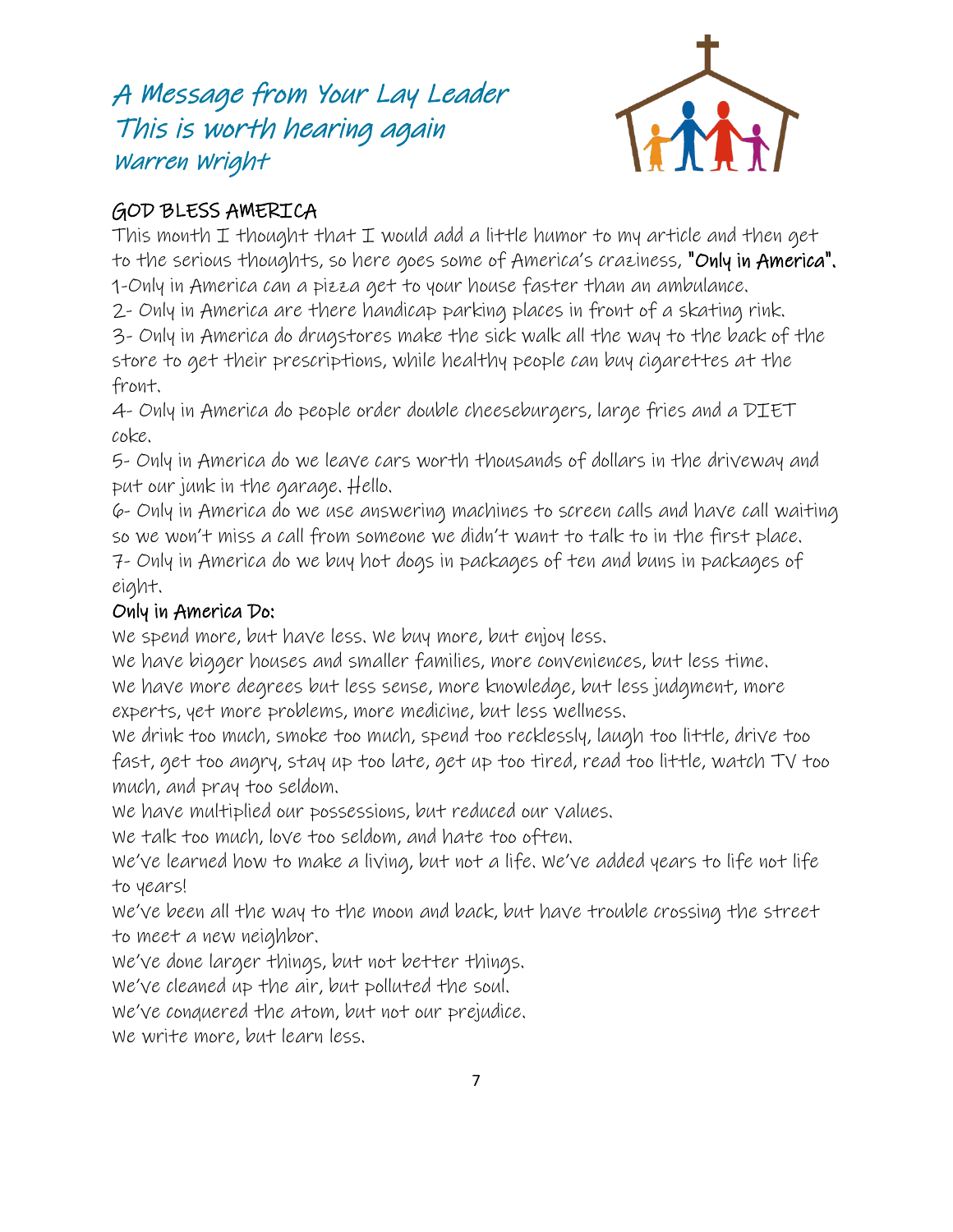We plan more, but accomplish less.

We've learned to rush, but not to wait.

We build more computers to hold more information, to produce more copies than ever, but we communicate less and less.

Brothers and Sisters, even though there are a lot of negative things about America we still know that America is the greatest country in the world. We are blessed to have been born and raised in America. Someone has said, "We keep asking God to bless America. He already has. Now it's our turn."

It is our turn to bless America. It's our turn to do something good for America. God has and still is blessing America. But we need to do our part to bless America! We can do many good things.

The apostle Paul gives us some specific things we can do to bless America. They are:

- 1- We must pray unceasingly.
- 2- We must live righteously.
- 3- We must evangelize.

.

I Tim. 2:1-6- First of all, then, I urge that supplications, prayers, intercessions, and thanksgivings should be made for everyone,  $^{2}$ for kings and all who are in high positions, so that we may lead a quiet and peaceable life in all godliness and dignity.  $3$ This is right and is acceptable in the sight of God our Savior,  $4$ who desires everyone to be saved and to come to the knowledge of the truth. <sup>5</sup>For there is one God; there is also one mediator between God and humankind, Christ Jesus, himself human,  $\degree$  who gave himself a ransom for all—this was attested at the right time.

# United Methodist Men News Warren Wright-UMM President



The UMM will not meet in August due to the

COVID-19 Virus . Our next meeting is scheduled for Monday, September 26th at 7 PM.

Remember that there are no membership or dues requirements to be a part of the United Methodist Men of Clarksbury, just a willingness to serve Jesus Christ within your church and community.

#### Mission-To Help Men Grow In Christ, So Others May Know Christ.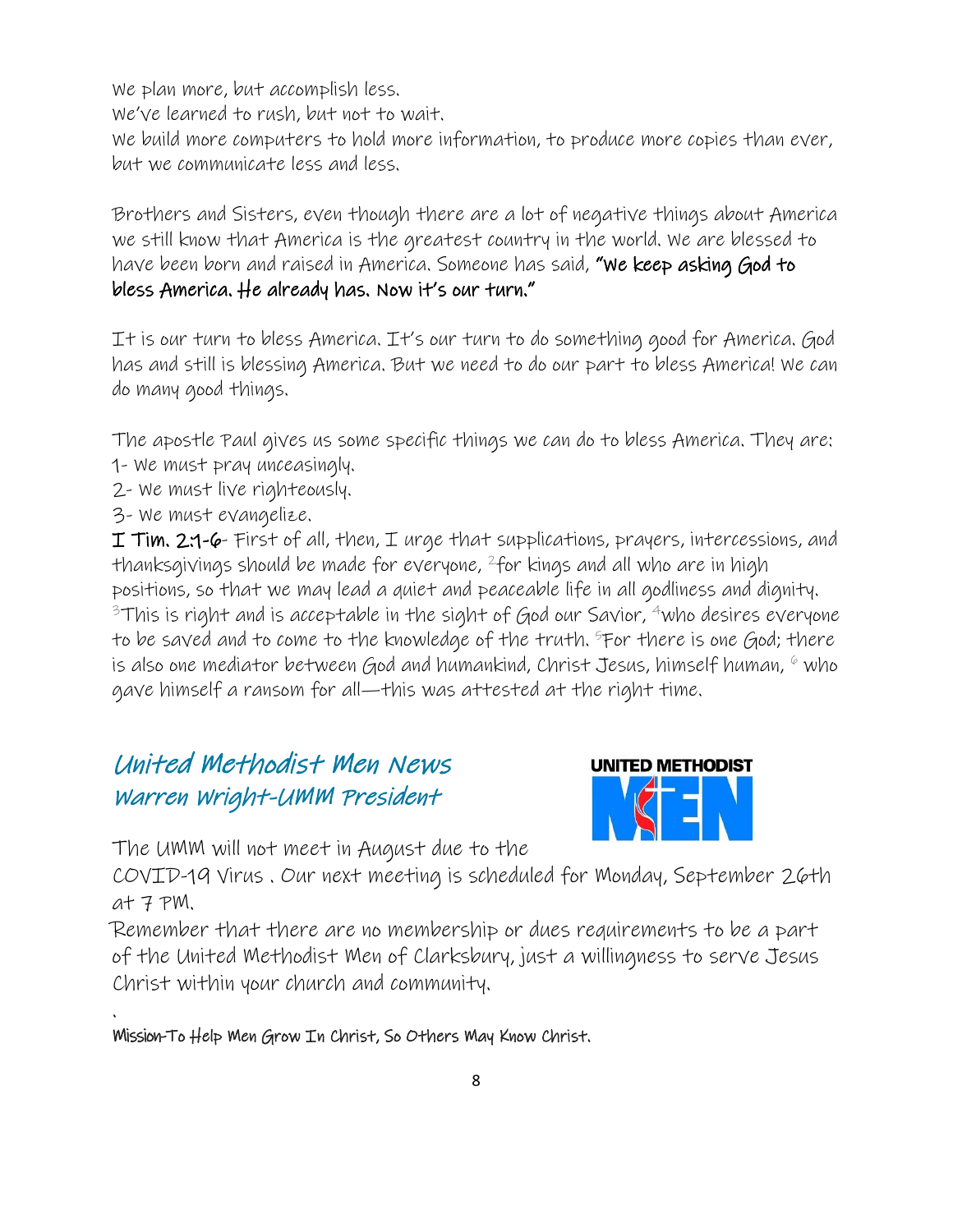# Worship Committee David Dobson

Continuing from last month, discussing the need for worship wherever you may be.



Our original purpose, being created in God's image, was to worship Him. Some Christians feel that they have completed their worship for the week by attending a Sunday church service. But if your worship never stops, if you are continually worshipping someone or something, who or what is receiving your adoration and reverence Monday through Saturday?

What wakes you up in the morning? What motivates you? What gets your undivided attention even when other things demand that attention? What do you love most? Whatever your answer is may determine what you truly worship.

Personal worship to our Heavenly Father is important, in fact, it is completely indispensable. Personal worship goes beyond a church service. It is a lifestyle committed to giving God the glory in everything. A personal relationship with God is of high importance. Taking the time to pray, study God's Word and just listen to His voice is the most satisfying experience because it is truly and completely fulfilling your need for worship.

Giving our adoration to anything other than God is not only a sin, it is falsely satisfying a basic need. When we give our attention to something other than God or when we love someone greater than our Savior, we are attempting to gratify the need for worship with a flawed, unsatisfying, and undeserving object or person. God is a jealous God and He is the only one who deserves our attention, our worship and our adoration.

We must make time for God. If you don't, someone or something or some temptation will arise and will demand your attention and your worship. It may seem satisfying, potentially fulfilling your need to worship but there is nothing farther from the truth. As humans, we need to worship something, it's how God created us. If you do not day-to-day intentionally seek God first, you will not be able to resist giving in to worshipping something else. Make personal worship with God top priority. Only He can truly satisfy your need for worship. Only God can completely fulfill that desire within your heart.

Rejoice always, pray without ceasing, give thanks in all circumstances; for this is the will of God in Christ Jesus for you.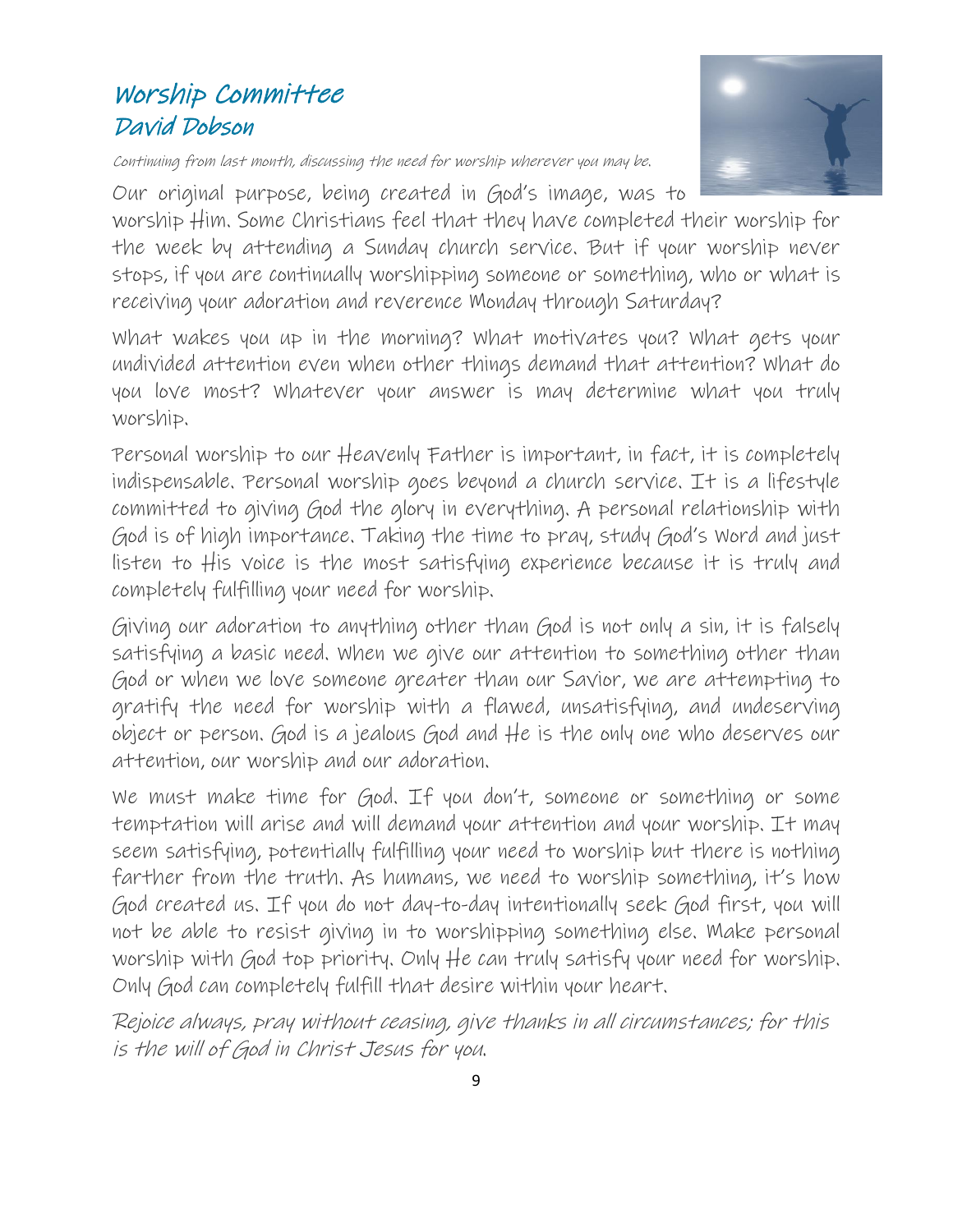

The Sunday School children were again treated with a "goodie bucket" themed for the Fourth of July. The lesson compared the price of freedom for America with the price Jesus paid on the cross for us for the freedom from sin. It also had a word search and coloring page. The buckets contained patriotic sunglasses, a USA wand, lots of snacks and a sketch pad, pencils, and a drawing marker kit, along with some instructions for drawing some fun animals. They were done up in (what else) red, white, and blue.

# The quitter never wins. The winner never quits

NURTURE & Outreach Jerry Dant

#### Nurture

It has been a very long time since we have been able to visit our homebound members. A card or a call means a lot



when you live alone. Let us all try to call someone, who is alone once a week and send cards as well. The pandemic slowed the postal service down and we were late getting the H/T papers, but we have the 3rd quarter and sending them again. Thanks to all.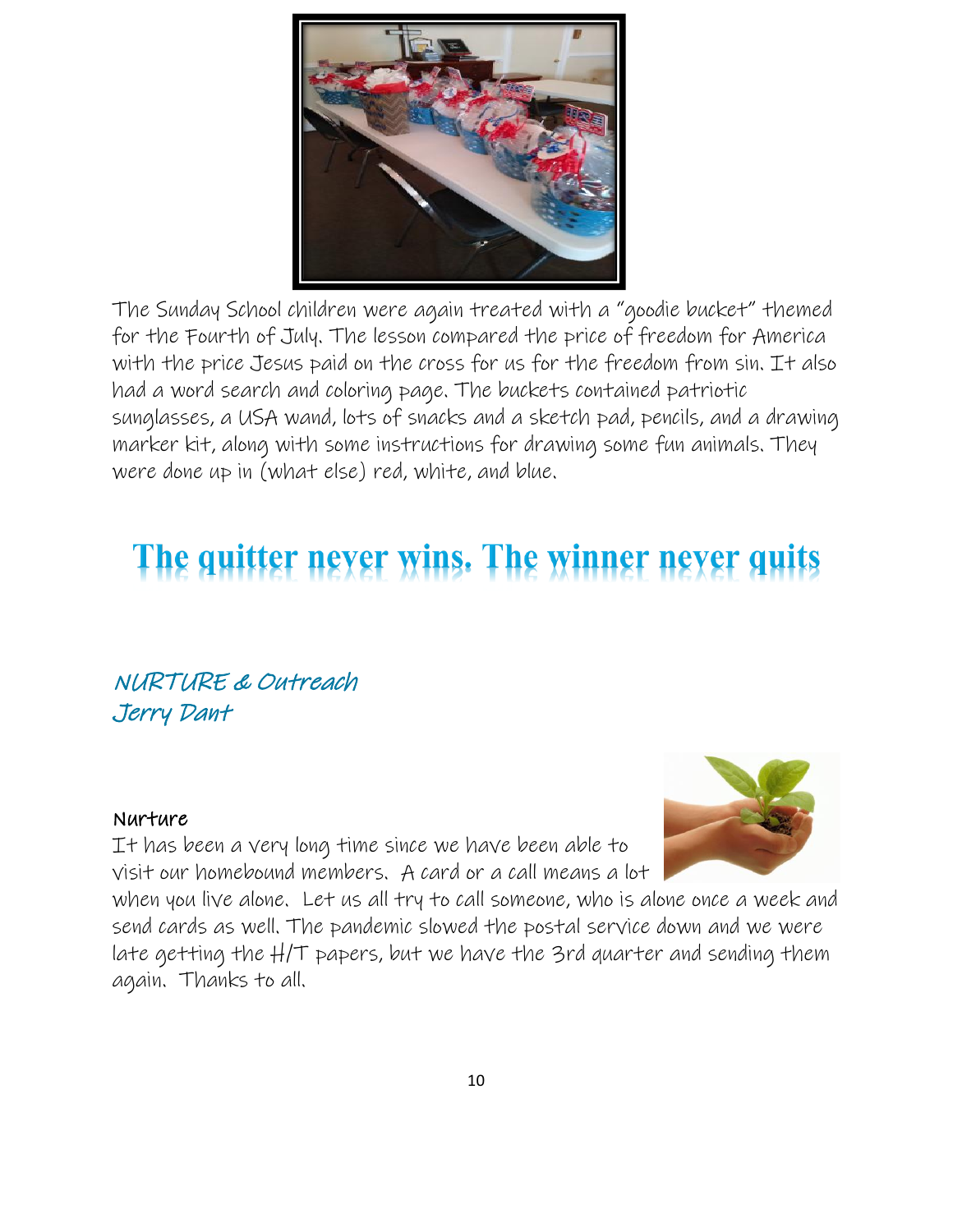### OUTREACH

Our church is a very giving church and has helped all who need help all year. The pandemic has not slowed REACHING OUT to the community at this



time. The Cryer Center food distribution was held the first Saturday in the month and it was well attended.

Even though we have not been to Dockside since the first of March we are still remembering the residents. The Activity Director expressed a desire to have a workshop with the men doing some type of wood project. Our church provided boats to be sanded, painted and flags for the men to decorate their boat. Fun was enjoyed by all. Magazines have also been dropped off to Dockside as well as devotion pamphlets. We are waiting for the time when we can return to visit safely with the residents.

Lift Children of Middlesex has asked that churches send handwritten notes to the staff, faculty and school board letting them know we are Praying for them with the opening of school in the fall. If you want to personalize the note you can go to Middlesex County Public School website and click Teachers and Staff to get staff member and teacher names. If anyone would like to donate supplies to help children in need, please call someone on the committee, it will be greatly appreciated. Let us help LIFT THE CHILDREN OF MIDDLESEX.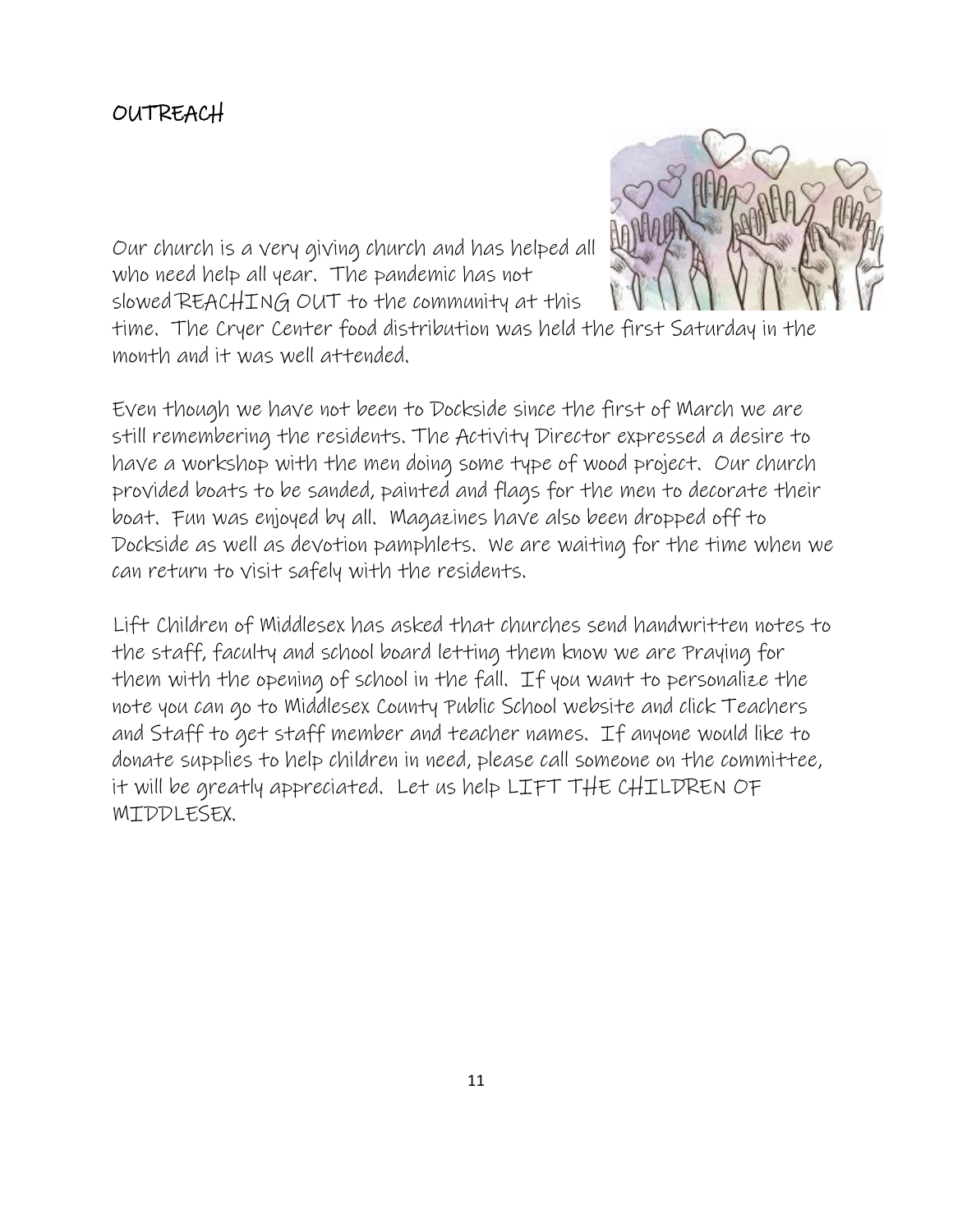### Mail a letter or card of happiness to our home bound members!

If your last name starts with the letter listed below, please send a card or note to the shut-ins listed.

Why not make a home bound member smile by sending them a card often as well as on their birthday.



If we all participate, our home bound members will get a card frequently from church members, and will have more great memories of Clarksbury.

| $A-C$                        |                                                                |                                                                      |  |
|------------------------------|----------------------------------------------------------------|----------------------------------------------------------------------|--|
| Roegean Speight 09/10        | Ivey Huff 10/12                                                | Jane Crittenden 8/22                                                 |  |
| James River Convalescent Ctr | 233 Mae Lane                                                   | P.O. 30                                                              |  |
| <b>Aberthaw AVE</b>          | Wake, VA 23176                                                 | Hardyville, VA 23070                                                 |  |
| <b>Room 118</b>              |                                                                |                                                                      |  |
| Newport News, VA 23061-4199  |                                                                |                                                                      |  |
| $D-G$                        |                                                                |                                                                      |  |
|                              | Reggie Jackson 7/12<br>672 Gloucester Road<br>Saluda, VA 23149 |                                                                      |  |
| $H-L$                        |                                                                |                                                                      |  |
|                              | Myrtle Clark 10/2<br>P.O. Box 302<br>Deltaville, VA 23043      | Pastor Jim Salmon 5/24<br>26306 Mattaponi Trail<br>Milford, VA 22524 |  |
| $M-Z$                        |                                                                |                                                                      |  |
|                              |                                                                |                                                                      |  |

# **Serving our Country**

| <b>Floyd Andrew Forrest</b><br>$\sqrt{3980}$ -3 Buckeye Lane |  |
|--------------------------------------------------------------|--|
| Ft. Wainwright, AK 99703<br><b>United States</b>             |  |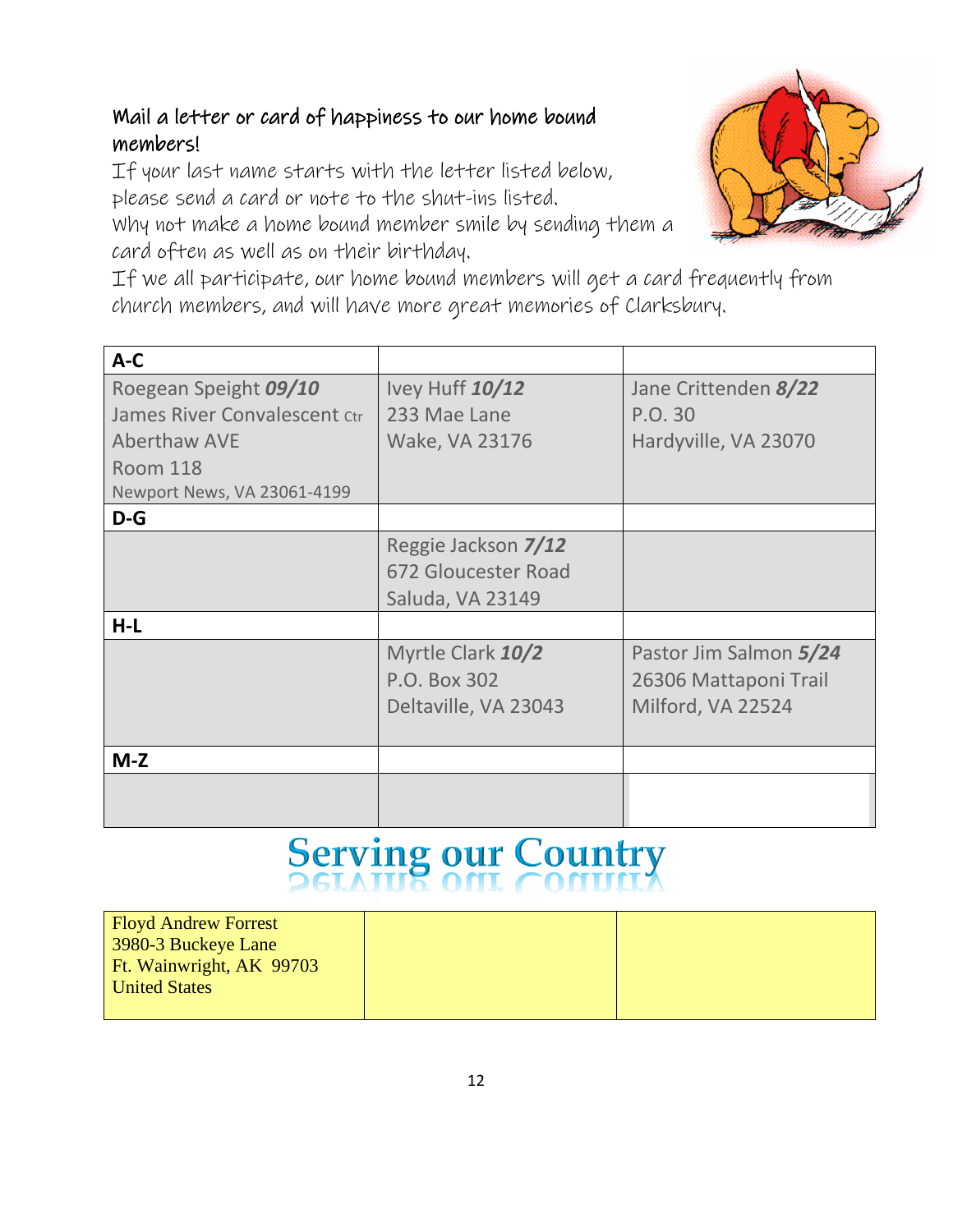# 

# **WHO AM I IN CHRIST submitted by Fred Dant**

Because of what he has done.

Because Jesus died, He can offer forgiveness. Because Jesus rose from the dead, He can give us life and victory. Forgiveness, life, and victory give us identity. We now live forgiven, abundant and victorious lives. Our lives are not perfect since we still experience pain and suffering; however, our hope is firm because it is based on Jesus' victory over death.

- I am forgiven.
- I am redeemed.
- I am reconciled with God.
- I am rescued.
- I am known by God.
- I am bought with a price and belong to God.
- I am chosen.
- I am justified before God.
- I am accepted.
- $I$  am saved.  $I$  am alive.
- I am free.
- I am loved.
- I am taken care of.
- I am a creature.
- I am known.
- I am made to be God's caretaker of His
- creation.
- I am made to relate to His creation.
- I am made for thankful, obedient worship to God.